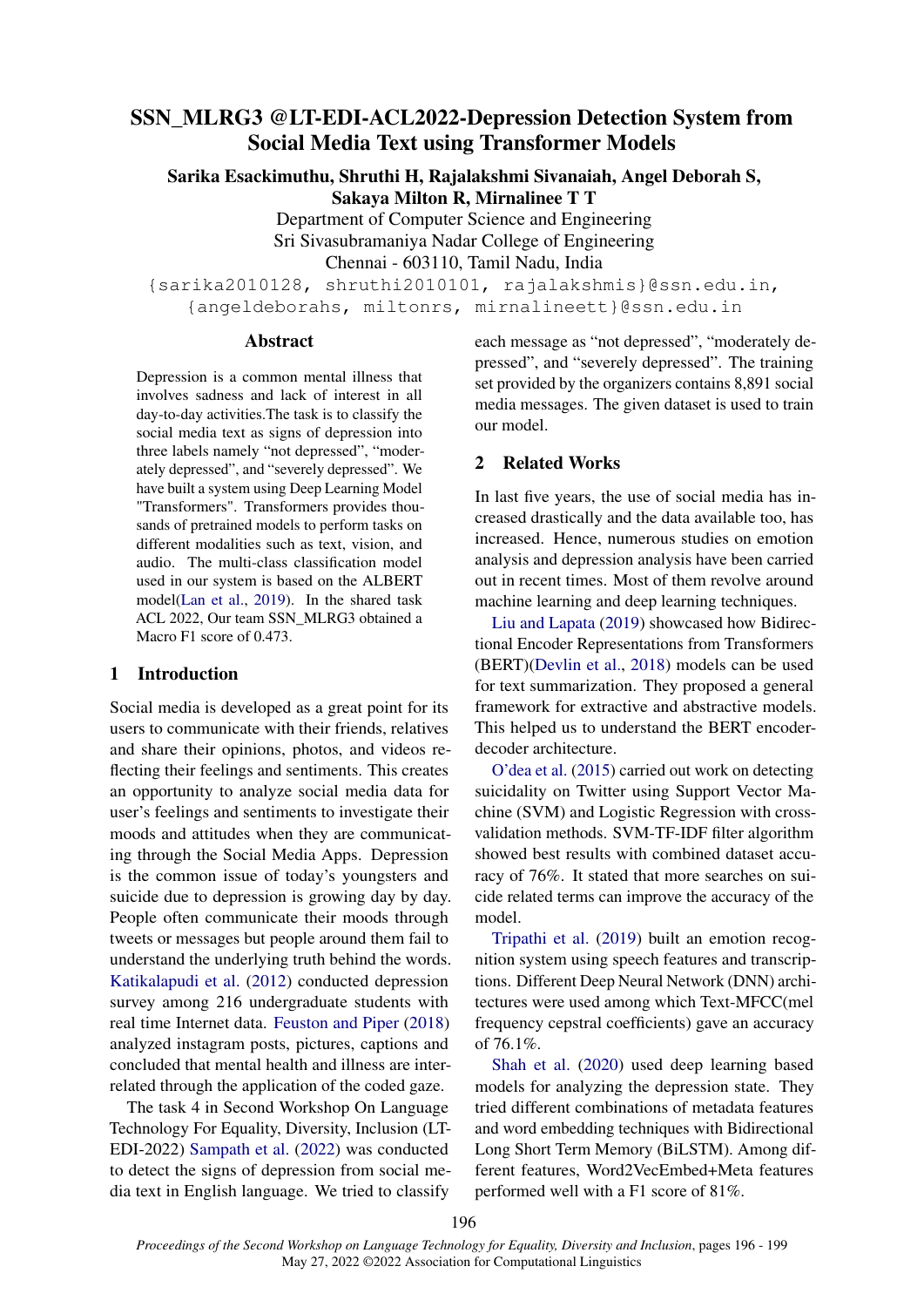We have worked in contextual emotion and sentiment analysis with various machine learning and Gaussian process models in [\(Angel Deborah et al.,](#page-3-9) [2019\)](#page-3-9), [\(Angel Deborah et al.,](#page-3-10) [2021\)](#page-3-10), [\(Rajalakshmi](#page-3-11) [et al.,](#page-3-11) [2018\)](#page-3-11), [\(Rajendram et al.,](#page-3-12) [2017b\)](#page-3-12), [\(S et al.,](#page-3-13) [2022\)](#page-3-13) and [\(Rajendram et al.,](#page-3-14) [2017a\)](#page-3-14) which form the base for dealing with emotions and kindle our interest in depression detection.

# 3 Methodology and Data

The task is to discover the mood of the user from the social media posts and it is always difficult to extract the emotions from the text. A post can have different combination of emotions. The architecture diagram for the depression classification is shown in Figure [1.](#page-1-0) The training dataset is preprocessed to remove the unwanted information and is given to ALBERT model to learn the features. Test data is given to the built model to classify the text into 3 states of depression.

<span id="page-1-0"></span>

Figure 1: Architecture of Proposed System

### 3.1 Acquiring Datasets

The dataset given by the organizers [\(Sampath et al.,](#page-3-3) [2022\)](#page-3-3) contains social media posts in English Language. All the dataset files are in tsv format. The dataset is based on multi-class classification. Each post is annotated by three labels namely moderate, severe and not depression. The distribution of the

dataset is shown in Table [1.](#page-1-1)

<span id="page-1-1"></span>

| Label          | <b>Train</b> | Dev   | <b>Test</b> |
|----------------|--------------|-------|-------------|
| Not depression | 1,971        | 1,830 |             |
| Moderate       | 6,019        | 2,306 |             |
| Severe         | 901          | 360   |             |
| Total          | 8,891        | 4,496 | 3,245       |

Table 1: Data Distribution for Depression Analysis

### 3.2 Data Preprocessing

Data preprocessing is vital for the success of deep learning solution. The given dataset has unwanted characters which is a classic signature of any collection of social media posts. In order to bring the posts into textual form, we performed normalization. The dataset is cleaned and processed using functions from NLTK toolkit.

During preprocessing, we removed stopwords, URLs, special characters, symbols, annotated emojis, and emoticons. We expanded contractions and lemmatized the text. The accented characters, extra whitespaces are reduced.The long words are reduced and uppercase are converted to lowercase.

#### 3.3 Model Description

We classified the social media posts with the help of the below transformer model.

### 3.3.1 ALBERT base v1 - Transformer Model

A Lite BERT (ALBERT) architecture has significantly fewer parameters as compared to traditional BERT architecture.ALBERT incorporates two-parameter reduction techniques which are factorised embedding parameterisation and crosslayer parameter sharing in order to deal with the obstacles in scaling pre-trained models in NLP. The first step in learning is a factorized embedding parameterization. The large vocabulary embedding matrix are decomposed into two small matrices.Then, size of the hidden layers are separated from the size of vocabulary embedding.This separation makes it simpler to grow the hidden size without significantly increasing the parameter size of the vocabulary embeddings. Cross-layer parameter sharing is the second technique.This technique is used to prevent the growth of the parameters with the growth in the depth of the network. ALBERT configurations have fewer parameters compared to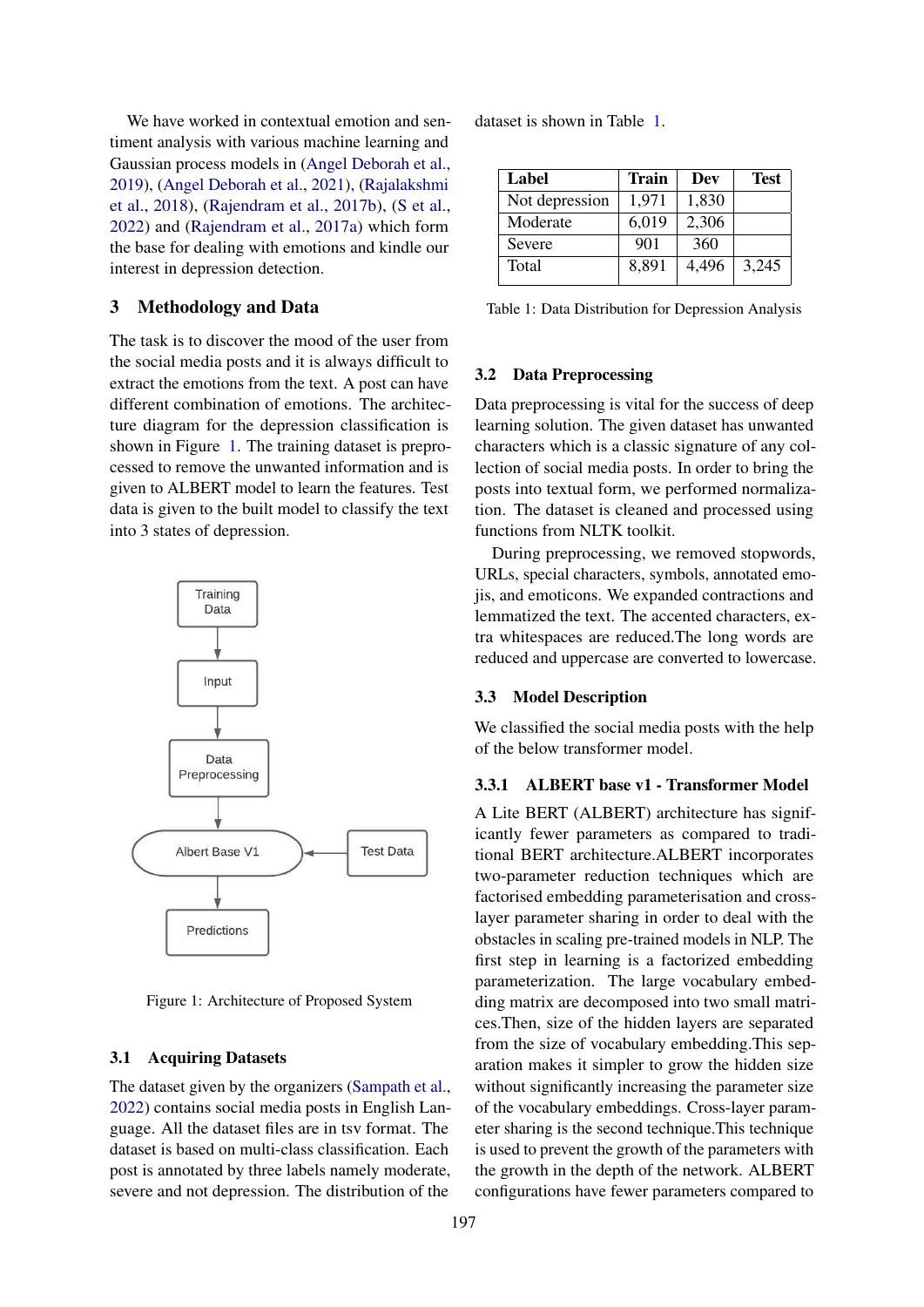BERT-large but achieve significantly better performance. ALBERT model used here has 12 encoder segment, 768 hidden state size and embedding size. We have trained the model for 3 epochs.The train batch size is 8 and the learning rate is 4e-5.

<span id="page-2-0"></span>The Evaluation metrics of development dataset using ALBERT is shown in table [2.](#page-2-0)

| <b>Parameters</b>         | <b>Score</b> |
|---------------------------|--------------|
| Accuracy                  | 0.56         |
| Macro F1-score            | 0.38         |
| Macro Recall              | 0.38         |
| Macro Precision           | 0.38         |
| Weighted F1-score         | 0.56         |
| Weighted Recall           | 0.56         |
| <b>Weighted Precision</b> | 0.56         |
|                           |              |

Table 2: Evaluation metrics of ALBERT Base

# 3.3.2 Random Forest

Random forest classifiers fall under ensemblebased learning methods.A random forest algorithm consists of various decision trees.It establishes the outcome based on the predictions of the decision trees.Random forest reduces overfitting of dataset and increases precision.

<span id="page-2-1"></span>The Evaluation metrics of development dataset using Random forest is shown in table. [3.](#page-2-1)

| <b>Parameters</b>         | <b>Score</b> |
|---------------------------|--------------|
| Accuracy                  | 0.50         |
| Macro F1-score            | 0.32         |
| Macro Recall              | 0.34         |
| <b>Macro Precision</b>    | 0.33         |
| Weighted F1-score         | 0.47         |
| Weighted Recall           | 0.50         |
| <b>Weighted Precision</b> | 0.49         |
|                           |              |

Table 3: Evaluation metrics of Random Forest

# 4 Result

We have used evaluation metrics as accuracy, macro F1-score, macro recall, macro precision, weighted F1-score, weighted recall and weighted precision. The performance is shown in Table [4.](#page-2-2)

We obtained  $20^{th}$  rank with an accuracy of 57% while the top ranked team obtained 66% as accuracy. Due to the resource constraints we trained

<span id="page-2-2"></span>

| <b>Parameters</b>         | <b>Score</b> |
|---------------------------|--------------|
| Accuracy                  | 0.573        |
| Macro F1-score            | 0.473        |
| Macro Recall              | 0.516        |
| Macro Precision           | 0.458        |
| Weighted F1-score         | 0.585        |
| Weighted Recall           | 0.573        |
| <b>Weighted Precision</b> | 0.605        |
|                           |              |

Table 4: Result for ALBERT Base

our model with fewer epochs. The accuracy of the system may improve with hyperparameter optimisation.

### 4.1 Error Analysis

The confusion matrix for the results obtained with the ALBERT model is shown in figure [2.](#page-2-3)

<span id="page-2-3"></span>

Figure 2: Confusion matrix for results with ALBERT

# 5 Conclusion

We have built ALBERT base Model for the task to detecting signs of depression from social media posts. All the models are preprocessed with NLTK, which we think is an important factor for building a good model. The emotion of a social media posts depends on individual's perception and cannot be judged by simple conventional models. This is one of the reason for the reduced accuracy. Understanding one's feelings and mood is too delicate for models to detect them accurately. Imbalanced data distribution among the output class labels can be another reason for less accuracy. The training data has high number of moderately depressed posts followed by not depressed and severely depressed.